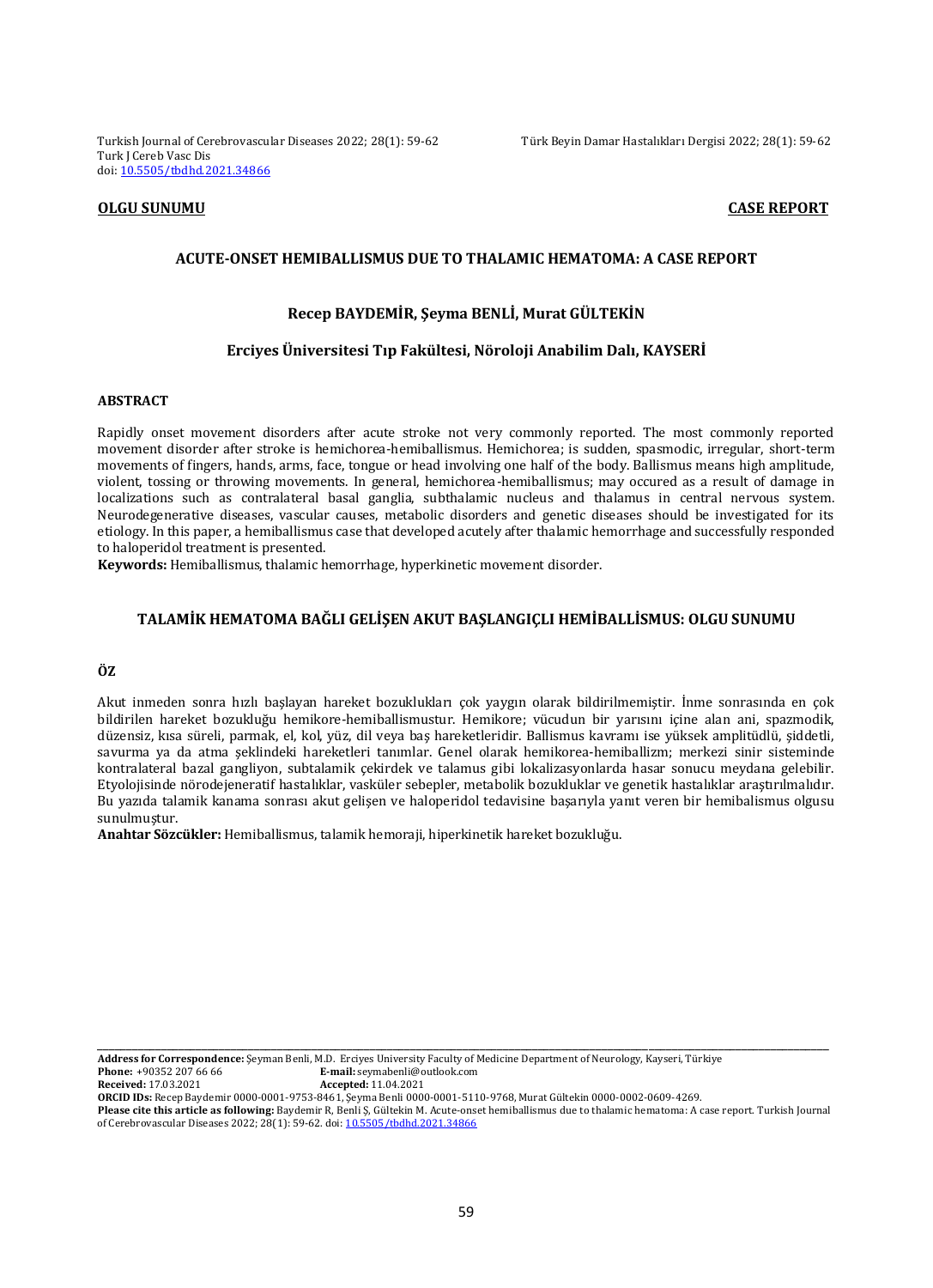Baydemir et al.

# **INTRODUCTION**

Hemiballismus is a hyperkinetic involuntary movement disorder, which is caused by damage to the central nervous system, involves the contralateral arm and leg, and is characterized by intermittent, sudden, violent, and high amplitude movements such as flinging (1). It develops as a result of damage to the inhibitory pathways in the basal ganglia structures. With the decreased excitatory transmission of the globus pallidus internus (GPi) and the disinhibition of the thalamus, it creates an overactivation of the corticospinal and corticobulbar tracts with random firing. Commonly reported causes include intracranial hemorrhages, ischemic strokes, hyperosmolar hyperglycemic nonketotic coma, demyelinating disorders, infectious agents, vasculitis, and toxic conditions. Medical treatment includes the use of first and second-generation anti-dopaminergic drugs targeting dopamine 2 (D2) receptors. Risperidone, haloperidol, pimozide, chlorpromazine, benzodiazepines (clonazepam), anti-epileptics (topiramate), and tetrabenazine constitute the medical treatment options (2). Surgical methods can be applied in more severe cases (2).

Our case was a 74-year-old male patient with hemiballismus developed following a thalamic hemorrhage. The response of the patient to neuroleptic treatment that was initiated at a low dose was good. This study discussed the causes of hemiballismus, localization of the lesions, and treatments to be administered in light of the literature.

# **CASE REPORT**

A 74-year-old male patient, who had no comorbidities other than known hypertension and chronic renal failure, presented to the emergency department due to sudden onset of headache, speech disorder, involuntary movements in the right arm and leg, and weakness in the right side of the body. According to the neurological examination, he was conscious, he could fully cooperate, and his orientation was complete. Motor dysphasia was found in speech. Muscle strengths in the right upper and lower extremities were 4/5 and hemiballismus was present on the right side. The measured blood pressure of the patient was 210/100 mmHg and blood glucose was 126 mg/dl. According to the laboratory tests,

Turkish Journal of Cerebrovascular Diseases 2022; 28(1): 59-62

hemoglobin was 13.3 g/dl and creatinine was 1.26 mg/dl. Other complete blood counts, biochemistry test results, and coagulation tests results were within normal limits. Hyperdense bleeding area was observed in the left thalamus in the cranial computed tomography (CT) performed on the patient (Figure 1). The hematoma volume was calculated as 1.125 ml with the ABC/2 formula. The patient was admitted to the neurology department. The patient's blood pressure was regulated. For hemiballistic movements, haloperidol was initiated at a dose of 1 mg/day and increased to a dose of 4 mg/day by increasing 1 mg/day at 5-day intervals. In the clinical examination performed at the neurology department on the 20th day after stroke, hemiballismus was found to be under control with haloperidol at a dose of 4 mg/day. In the CT that was performed on the 2nd Week after discharge, the bleeding area was completely resorbed (Figure 2). At the preparation phase of this study, a written consent form was obtained from the patient.



**Figure 1.** Computed tomography, axial section: Hyperdense bleeding area of approximately 1.125 ml in the left thalamus at the acute period.

### **DISCUSSION AND CONCLUSION**

Hemiballismus is a hyperkinetic high amplitude movement disorder defined by James Purdon Martin in 1927. While Martin argued that this movement disorder only developed in subthalamic nucleus (STN) lesions until the 1950s, he thought that it could also be caused by non-STN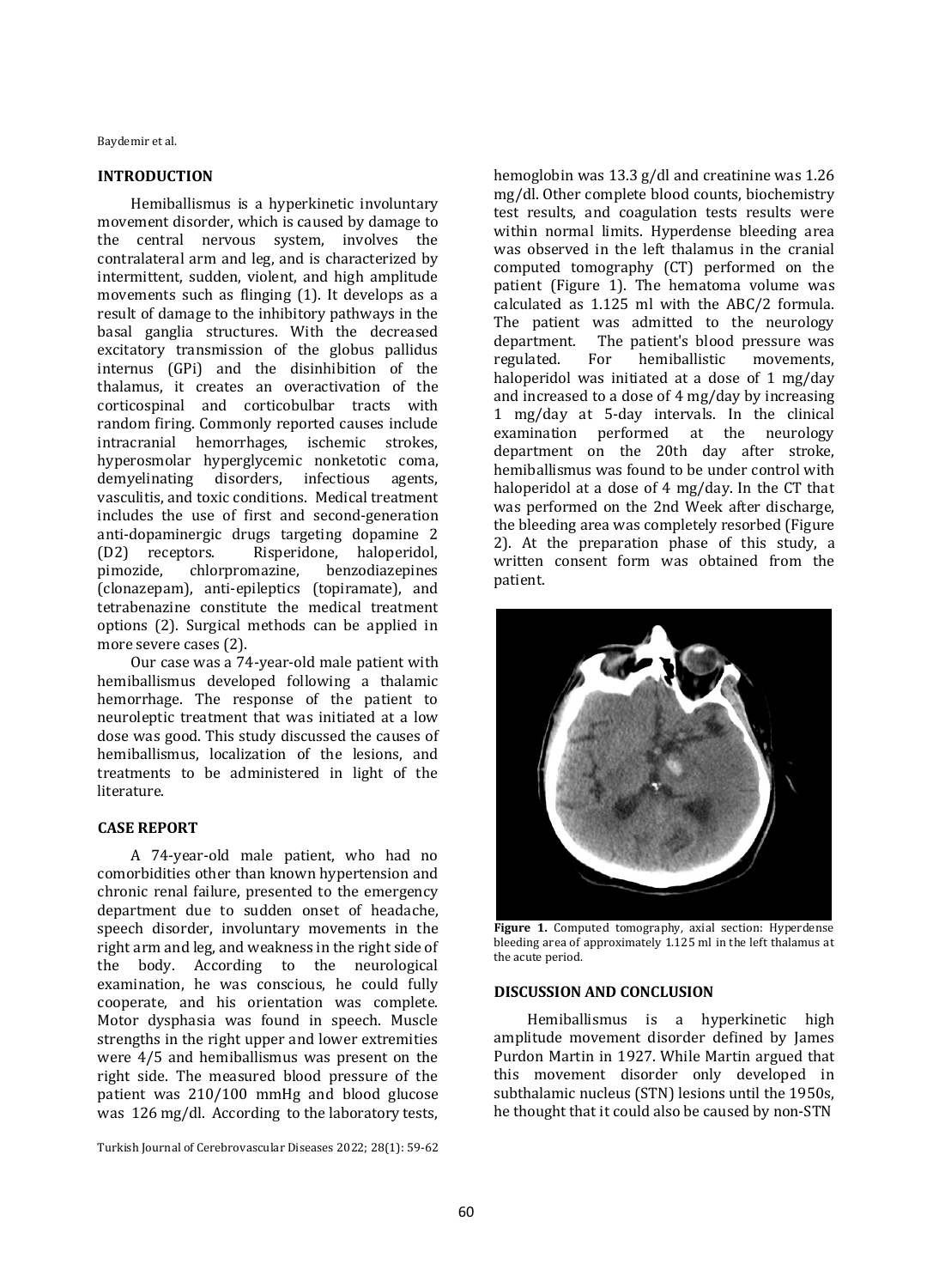

**Figure 2.** Computed tomography, axial section: The bleeding area is completely resorbed in the control computed tomography performed after discharge.

lesions in the late 1950s. Subsequent studies have demonstrated that the lentiform nucleus, thalamus, cortical lesions, and subthalamus are affected (3). Hemiballismus results from the damage to the basal ganglia responsible for the inhibitory pathway. Hyperactivation develops in the corticospinal and corticobulbar pathways with decreased stimulus delivery of Gpi and decreased inhibition of the thalamus. As a consequence of this excessive activation, efferent innervation is transmitted to the muscles on the contralateral side of the body (1). In our case, the high amplitude movement disorder in the right upper and lower extremities was evaluated as hemiballismus. Contrary to the traditional knowledge, there was an effect on the thalamus, which is a non-STN area.

Hemorrhagic and ischemic strokes are the most frequently reported causes in the etiology of hemiballismus (4). However, hemiballismus is a rare presentation of stroke. Hemorrhagic strokes have been reported to cause a higher rate of movement disorders compared to ischemic strokes (5). The second most common cause was demonstrated as nonketotic hyperglycemia (6). Other causes of hemiballismus include opportunistic infections secondary to HIV, vasculitis of the central nervous system, encephalitis, demyelinating disorders, spaceoccupying lesions, and drugs (anticonvulsant drugs, levodopa, oral contraceptives) (4,6). Despite the different etiology, the clinical picture is

the same. Therefore, age, accompanying symptoms, initial form, laboratory results, and imaging methods should be taken into consideration when making the differential diagnosis (7). Movement disorder after stroke develops immediately after a stroke at a rate of 80%. Cases that develop after weeks and months have also been reported (8). In our patient, the blood glucose level was in the normal range. At the same time, there was a sudden onset of weakness in the right arm and leg. According to the cranial CT performed, hyperdense bleeding areas were observed in the left thalamus. In our case, acute hemiballismus secondary to hemorrhagic stroke was considered in the etiology. The movement disorder in our case developed as a result of the effect of the thalamus, which is a non-STN area. Cases of movement disorder developing after stroke tend to recover spontaneously. However, symptomatic treatment is recommended to protect these patients from injuries that will develop in the acute period. Typical and atypical neuroleptic agents and antidopaminergic drugs are medical treatment methods that can be options. Haloperidol, fluphenazine, and pimozide are typical neuroleptic drugs and are among the first choice agents (9). Drugs such as clozapine, olanzapine, and quetiapine, which are the atypical neuroleptic group, have a lower risk of developing secondary parkinsonism compared to typical neuroleptics and are among the drugs that can be preferred in the acute period. Tetrabenazine, which is another option that functions by blocking dopamine receptors, can be used in the treatment of hemiballismus (9). Surgical methods can be considered in patients who do not benefit from medical treatment. In our case, the patient had a severe injury in the elbow area due to hemiballismus. The patient stated that he was seriously uncomfortable in this situation. Therefore, haloperidol, which was a more potent D1-D2 receptor blocker, was initiated to have a more rapid effect in the acute period and as symptomatic treatment. During the follow-ups, a significant decrease was observed in the frequency and amplitude of these movements of the patient. No additional extrapyramidal findings were found. In the control examination, the patient continued the treatment by increasing the dose of haloperidol. The movement disorder of the patient improved almost completely within a month. After recovery, haloperidol treatment was reduced and

Turkish Journal of Cerebrovascular Diseases 2022; 28(1): 59-62